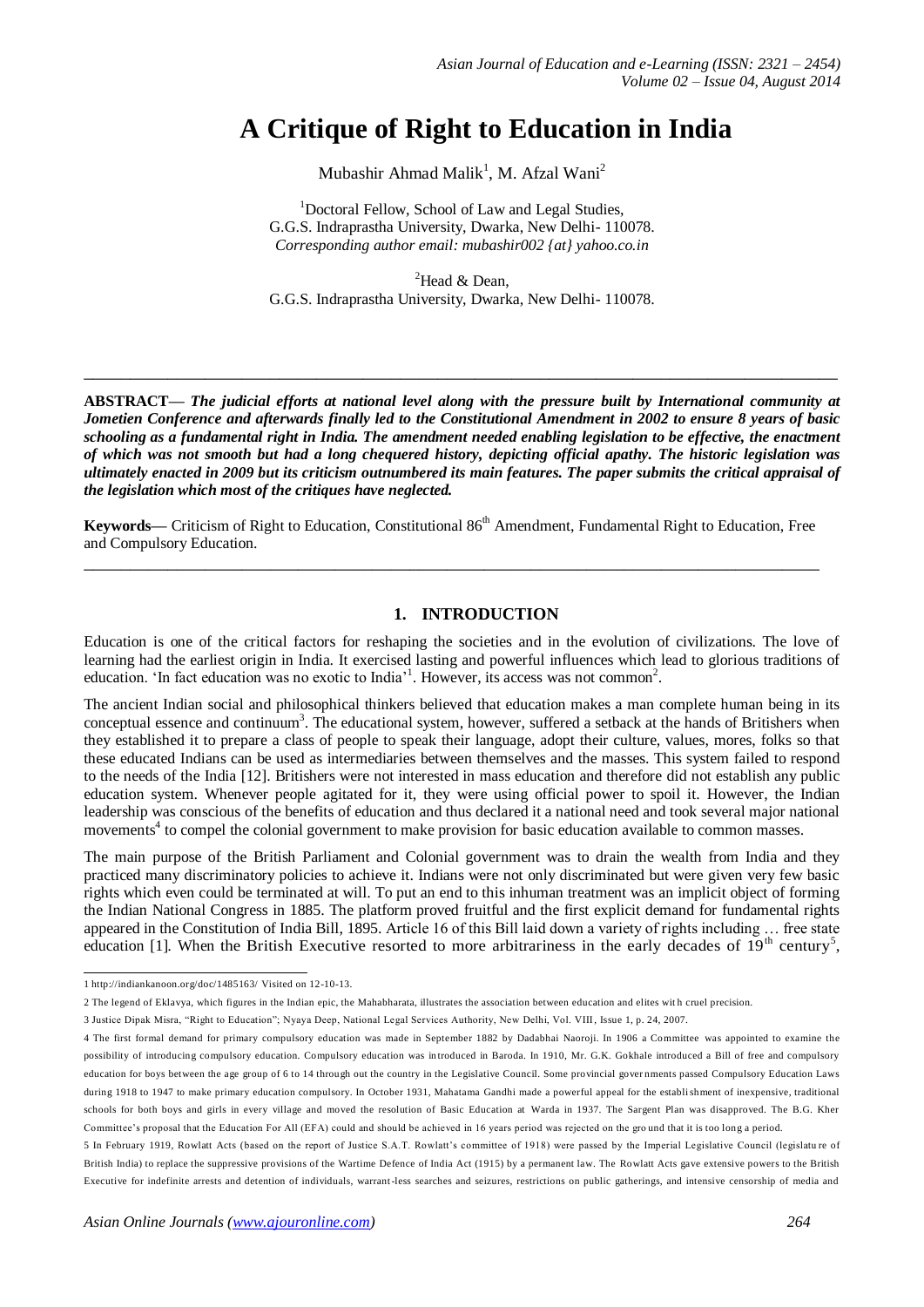such demands became an article of faith among the Indian masses. In due course of time, some essential rights<sup>6</sup>, derived from the Common Law and the principles of British Jurisprudence, got some recognition in India [8]. Even basic rights were not justiciable before Indian Independence as they were embodied in the ordinary legislations which could be taken away easily by the authority making them. However, towards the end of World War II, due to some international events<sup>7</sup>, the Government became more and more responsive to public opinion. The demand for the provision of free elementary education was gaining momentum with each passing year<sup>8</sup>.

In January 1947 an Advisory Committee was constituted to finalise the Fundamental Rights to be placed before the Constituent Assembly. A Sub-Committee which was setup by this Advisory Committee for which K. M. Munshi submitted a Note and Draft Articles on  $17<sup>th</sup>$  March,  $1947<sup>9</sup>$ .

In the present constitution, the Fundamental Rights and Directive Principles of the State Policy are placed in two different chapters with sharp contrast. However, the leaders of the Independence Movement had drawn no distinction between them. In fact it is the Sapru Committee Report (1944-45) which classifid them for the first time into justiciable and non-justiciable rights [1]. On  $27<sup>th</sup>$  March, 1947, among other proposals, the Sub-Committee discussed whether right to primary education could be a justiciable fundamental right or not? The majority opinion was to declare it as a justiciable right and submitted its final report on  $16<sup>th</sup>$  April, 1947. The right to education was placed under Clause 23 which provided:

*"Every citizen is entitled as of right to free primary education and it shall be the duty of the State to provide within a period of ten years from the commencement of this Constitution for free and compulsory primary education for all children until they complete the age of 14 years."*

However, on 21<sup>st</sup> April, 1947, in an expert meeting of Govind Ballaph Pant, Alladi Krishnaswami Ayyar, M. Ruthnaswami chaired by Sardar Vallabhbhai Patel, it was decided in a dramatic manner to transfer the Right to Education to the chapter on Directive Principles of the State Policy<sup>10</sup>.

Thus, universal, free and compulsory elementary education was supposed to become a reality in India by 1960. But the constitutional obligation was time and again deferred - first to 1970 and then to 1980, 1990, 2000; 2010 and now the target has been shifted to 2015. Free India could not take Article 45 seriously as it was beset with a variety of overriding problems. Expansion of schooling facilities began in all earnestness only in the decade following 1960. By 1988, the Indian State could establish one school in every one of the six-lakh villages of India. In a large number of cases the schools so established were a euphemism for a school. Even this euphemism was absent till 1988. It was only after 1986, the year of adoption of the first-ever National Policy on Education that a macro effort for strengthening of schools began [10]**.** If the period between 1960 to 1988 may be taken as a period of expansion of schooling facilities, the period following 1988 may be considered as the phase of consolidation of gains through Operation Blackboard, Integrated Education for Disabled Children (IEDC) programme (1974), District Primary Education Programme (DPEP), Sarva Shiksha Abhiyan (SSA) and other interventions.

## **2. THE CONSTITUTIONAL AMENDMENT BILL: HISTORICAL PERSPECTIVE**

There were innumerable formal demands for free and compulsory primary education since 1882 onwards. These demands were expressed in different national or regional movements which made some betterment in the basic provision of education. The 90s decade of twentieth century witnessed sudden revival of the interest once again despite the fact that the preceding Policies on Education<sup>11</sup> were silent on the issue [7]. The present wave was stimulated by a number of factors some of which were: (i) the Ramamurti Committee, constituted to review the 1986 National Policy of Education (NPE), criticised the government for its failure to provide free and compulsory education [2]. (ii) the commitments made by India at international conference held at Jomtien in  $1990<sup>12</sup>$  and the events which led to it (iii) Professor Myron

 publications. However, the Acts were never implemented in actual because of the much opposition by an aroused Indian public. There were mass campaigns of non-violent civil disobedience throughout the country demanding guaranteed civil freedoms, and limitations on government power. The Massa cre of Amritsar (April 1919) and noncooperation movement (1920–22) were the offshoots of this movement.

<sup>6</sup> These rights include personal freedom, protection of one's life and limb and of one's good name.

<sup>7</sup> India took membership of the League of Nations and International Labour Organisation which resulted into an immense educative effect on Indian masses. Similarly Mahatma Gandhi's powerful and persistent efforts resulted into the betterment in the positions of Harijans. The Government of India Acts of 1919 and 1935 introduced comparatively responsible governments. The United Nations (UN) was established towards the end of World War II.

<sup>8</sup> All Party Conference of 1928 and Karachi session of the Congress in 1931 stated explicitly that free and compulsory education should be provided by the state.

<sup>9</sup> Article VIII was providing for Right to Education in the following terms: "Every citizen is entitled to have free primary edu cation and it shall be legally incumbent upon every unit of the Union to introduce free and compulsory primary education up to age of 14 and in case of adults up to the standard of literacy. The duration, limits; and method of primary education shall be fixed by law."

<sup>10</sup> It was placed under Article 45 which provides that the state shall endeavour to provide, within a period of ten years from the commencement of this Constitution, for free and compulsory education for all children until they complete the age of fourteen years.

<sup>11</sup> 1986 education policy and its Plan of Action 1992.

<sup>12</sup> To know what commitments have been made please visit [http://www.unesco.org/education/pdf/JOMTIE\\_E.PDF,](http://www.unesco.org/education/pdf/JOMTIE_E.PDF) accessed on 3rd of January 2014.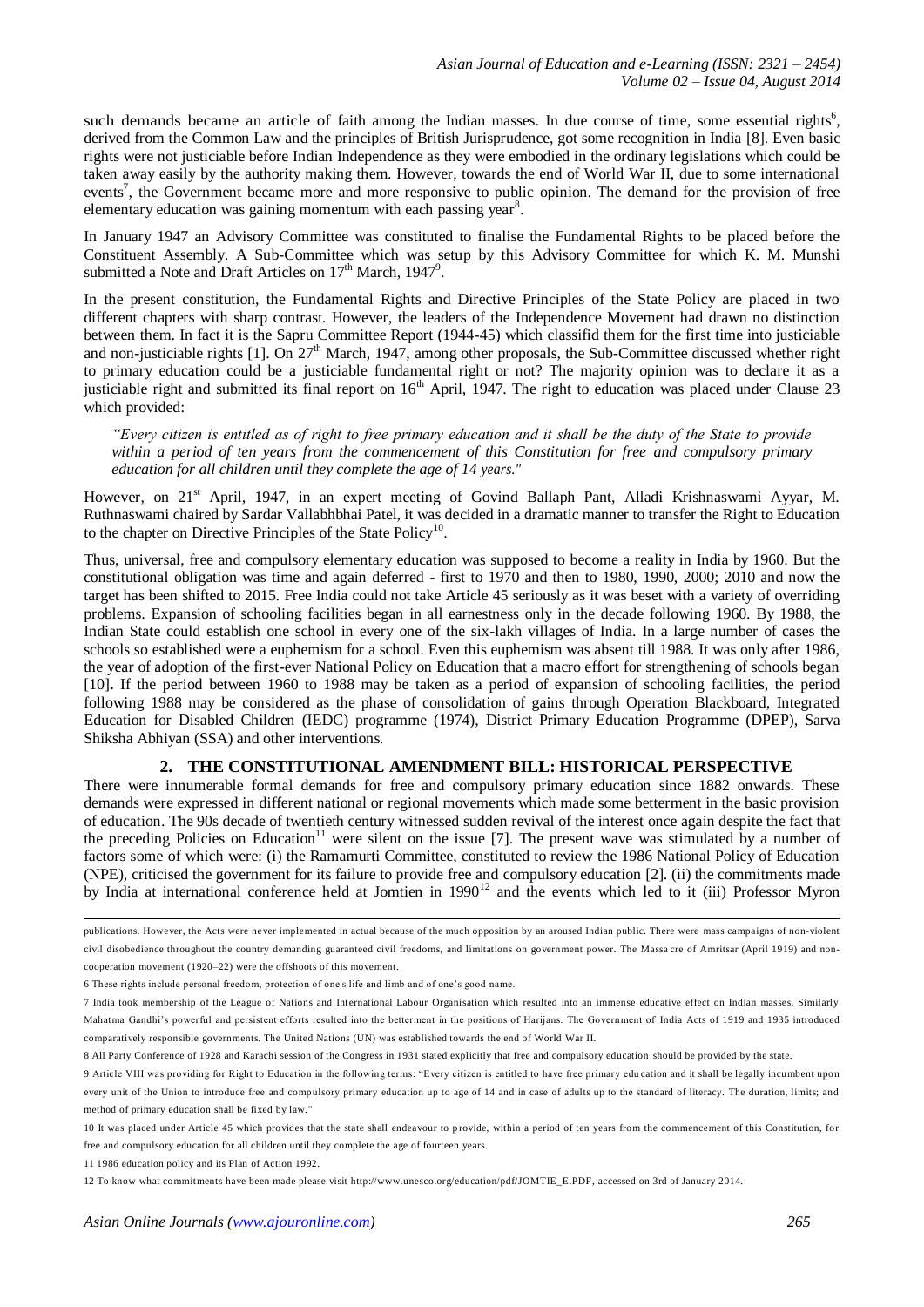Wiener's sensational observations in his book [12] created wrinkles in the Indian society by observing that India's poverty was less relevant, as an explanation for the failure to eradicate child labour from and enforce compulsory education, than the belief system of the middle classes (to which class, the state bureaucracy also belong). (iv) India signed and ratified the UN Convention on the Rights of the Child<sup>13</sup>. (v) the Supreme Court of India in a historic judgment in 1993 declared education as a fundamental right of every child within the age group of 6 to 14 years $14$ .

The United Front Government in 1994 resolved to make elementary education as a fundamental right and to enforce it through suitable statutory measures. Accordingly, it was given due place in their 'Common Minimum Programme'<sup>15</sup> and Saikia Committee (1997) was appointed to examine the economic viability of this proposal. The Committee submitted its report with the following recommendation:

*"The Constitution of India should be amended to make the right to free elementary education up to the 14 years of age, a fundamental right. Simultaneously an explicit provision should be made in the Constitution to make it fundamental duty of every citizen who is a parent to provide opportunities for elementary education to all children up to 14 years of age".*

The government accepted the recommendations of the committee and tabled the Constitution (83<sup>rd</sup> Amendment Bill, 1997) in the Lok Sabha in the Mansoon Session of the Parliament. The Bill was referred to the 'Department-Related Parliamentary Standing Committee on Human Resource Development'. The proposed amendment to the Constitution was to the following effect:

- "2. After Article 21 of the Constitution, the following article shall be inserted, namely:
	- "21A. (1) The state shall provide free and compulsory education to all citizens of the age of six to fourteen years.
		- (2) The right to free and compulsory education referred to in clause (1) shall be enforced in such manner as the State may, by law, determine.
		- (3) The state shall not make any law, for free and compulsory education under clause (2), in relation to the educational institutions not maintained by the State or not receiving aid out of the State funds".
- 3. Article 35 of the Constitution shall be renumbered as clause (1) of that Article and after clause (1) as so renumbered and before the Explanation, the following clause shall be inserted, namely:

"(2) The competent legislature shall make the law for the enforcement of right to free and compulsory education referred to in clause (1) of Article 21A within one year from the commencement of the Constitution (Eighty-third Amendment) Act, 1997;

Provided that a provision of any law relating to free and compulsory education in force in a State immediately before the commencement of the Constitution (Eighty-third Amendment) Act, 1997 which is inconsistent with the provisions of Article 21A, shall continue to be in force until amended or repealed by a competent legislature or other competent authority or until the expiration of one year from such commencement, whichever is earlier".

- 4. Article 45 of the Constitution shall be omitted.
- 5. In Article 51A of the Constitution, after clause (1), the following clause shall be added, namely:

"(k) to provide opportunities for education to a child between the age of six and fourteen years of whom such citizen is a parent or guardian".

In November 1997, the Department Related Parliamentary Standing Committee submitted its report to both houses of the Parliament with the recommendation that the Bill be passed in the light of changes recommended by it<sup>16</sup>.

Accordingly the Constitutional 83rd Amendment Bill, 1997 was amended and reintroduced in the Parliament as the Constitution  $(93<sup>rd</sup>$  Amendment) Bill, 2001<sup>17</sup>.

 13 The UN General Assembly adopted the Convention on 20 November 1989. It came into force on 2 September 1990 and the government of India ratified it on 12 November 1992. By ratifying the Convention, the Government is obligated "to review National and State legislation and bring i t in line with provisions of the Convention". 14 Manohar, V. R.(ed.), All India Reporter, Supreme Court, A.I.R Pvt. Ltd. Nagpur, 2178, 1993.

<sup>15</sup> It is a document outlining the minimum objectives of a [coalition government.](http://en.wikipedia.org/wiki/Coalition_government) It has acquired prominence since coalition governments have become the norm in India.

<sup>16</sup> The major recommendations of the committee were: (i) Article 45 must be retained to gratify the needs of 0 -6 age group (ii) the proposed clause (3) of Article 21 -A relating to private institutions must be deleted. (iii) the Central Government should prepare a skeleton legislation whose det ails can be devised by the individual states according to their befitting needs.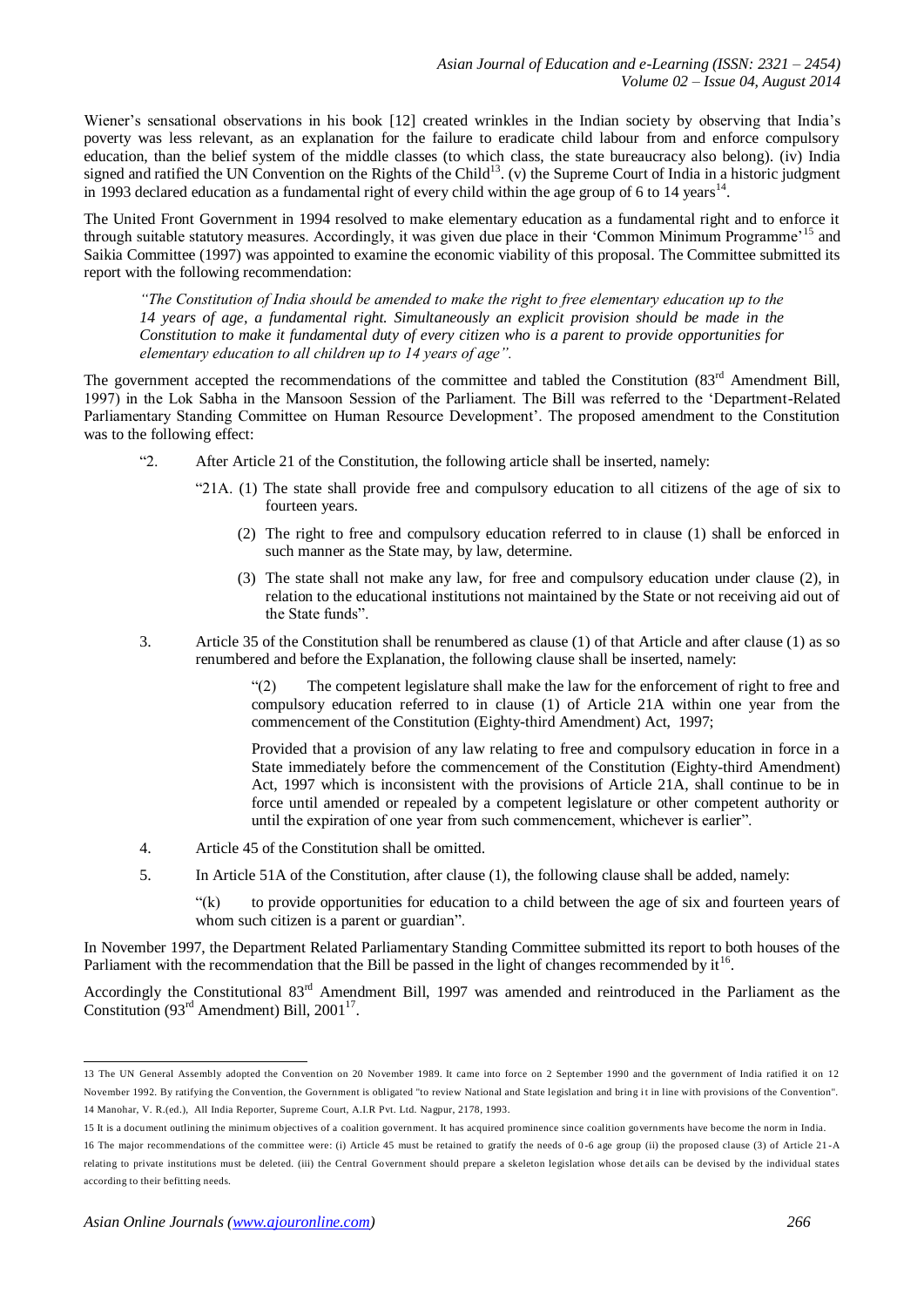The Bill was passed by unanimous vote on  $27<sup>th</sup>$  November 2001 in the Lok Sabha and by the Rajya Sabha on  $14<sup>th</sup>$  May, 2002. However, the Bill was sent back again to Lok Sabha for the necessary modification in the date clause.

# **3. ENABLING LEGISLATION**

The Fundamental Right to education is unique in many respects<sup>18</sup>. It is the only Fundamental Right which is dependent upon the enactment of a subordinate legislation for its implementation<sup>19</sup>. Like 86<sup>th</sup> Amendment to the Constitution, the Right of Children to Free and Compulsory Education Act, 2009 has a chequered history of 7 long years. It was passed only after its several versions were drafted and debated by several committees including the seven committees constituted by the Central Advisory Board of Education (CABE) in August,  $2004^{20}$ . The Act was finally passed on  $20^{th}$ July, 2009 and came into force on 1<sup>st</sup> April, 2010 throughout India except J&K<sup>21</sup>.

#### **4. MAIN FEATURES**

The historic legislation bears the following main features:

- 1. The Act mandates the state to provide free and compulsory elementary education in the neighbourhood to now and on every child in the age group of 6 to 14 years.
- 2. A child, above the 6years of age, if not has been admitted in any school, he is not only entitled to be admitted in a class appropriate to his age but also to receive special training in order to be at par with his classmates.
- 3. A child though admitted if could not complete his 8 years of schooling is entitled to complete it free of cost even after 14 years of age.
- 4. The admission process under the Act is totally informal. A child is admitted in a school after the completion of six year of age which is determined on the basis of a birth certificate issued under a specific law. However, no child shall be refused admission in case he is not in possession of an age proof certificate.
- 5. At the entry level, 25% students selected on random basis must represent the weaker sections and disadvantaged communities.
- 6. The government will reimburse to the private schools the money which they will have to spend for teaching the students belonging to the weaker sections and disadvantaged communities at the rate which the government or private schools will incur on their education.
- 7. The Act mendates the improvement in quality of education by prescribing certain norms and standards in terms of fixed teacher- student ratio, infrastructure, teachers qualifications and training, curriculum, evaluation, access and specific division of duties and responsibilities of different stakeholders. All these standards must be fulfilled by the existing private schools within specified time duration to avoid the ill consequences<sup>22</sup>.
- 8. Until the completion of elementary education, no child is required to pass any Board examination.

# **5. CRITICISM**

The passing of RTE Act has enabled India to secure its place amongst the 135 nations of the world who have declared primary education as a fundamental right. However, there is always provision for improvement and therefore here is a diverse array of loopholes which need the immediate attention of authorities.

1. The Act mandates all schools except private unaided schools that they should be managed by School Management Committees. It further ordains that 75 per cent membership of these committees must be constituted by the parents or guardians of students<sup>23</sup>. It appears that the authors of the Act have ignored the fact that most of the students of such schools are first generation learners and therefore their parents are not apposite to perform very important roles like monitoring the functioning of school or preparing and recommending the school development plan<sup>24</sup>.

18 This is the only Fundamental Right which was added to the chapter on Fundamental Rights since 1950..

 17 The 93rd Bill was introduced to bring three chan ges in the Constitution – (i) to insert Article 21-A after Article 21 to provide "The state shall provide free and compulsory education to all children of the age of 6–14 years in such manner as the State may, by law, determine". (ii) to substitute the text of Article 45 with " [T]he State shall endeavour to provide early childhood care and education for all children until they complete the age of 6 years" (iii) to add clause (k) after clause (j) to provide "[W]ho is a parent or guardian to provide opportunities for education to his child or as the case may be, ward, between the age of 6 and 14 years"

<sup>19</sup> Because 86th Amendment to the Constitution stipulates that 'the state shall provide free and compulsory education to all children of the age of six to fourteen years in such a manner as the state may, by law, determine'

<sup>20</sup> These drafts were strongly criticised and rejected for being anti-child, anti-education and discriminatory in nature.

<sup>21</sup> The Right of Children to Free and Compulsory Education Act, 2009 received the assent of the President on 26th August, 2009 an d was published on 27th August, 2009. 22 All the new schools shall be established according to the requirements of 2009 Act, however, the existing private schools got three years time period to meet the sec

requirements.

<sup>23</sup> GOI 2009, Section 21(1)

<sup>24</sup> GOI 2009, Section 21(2)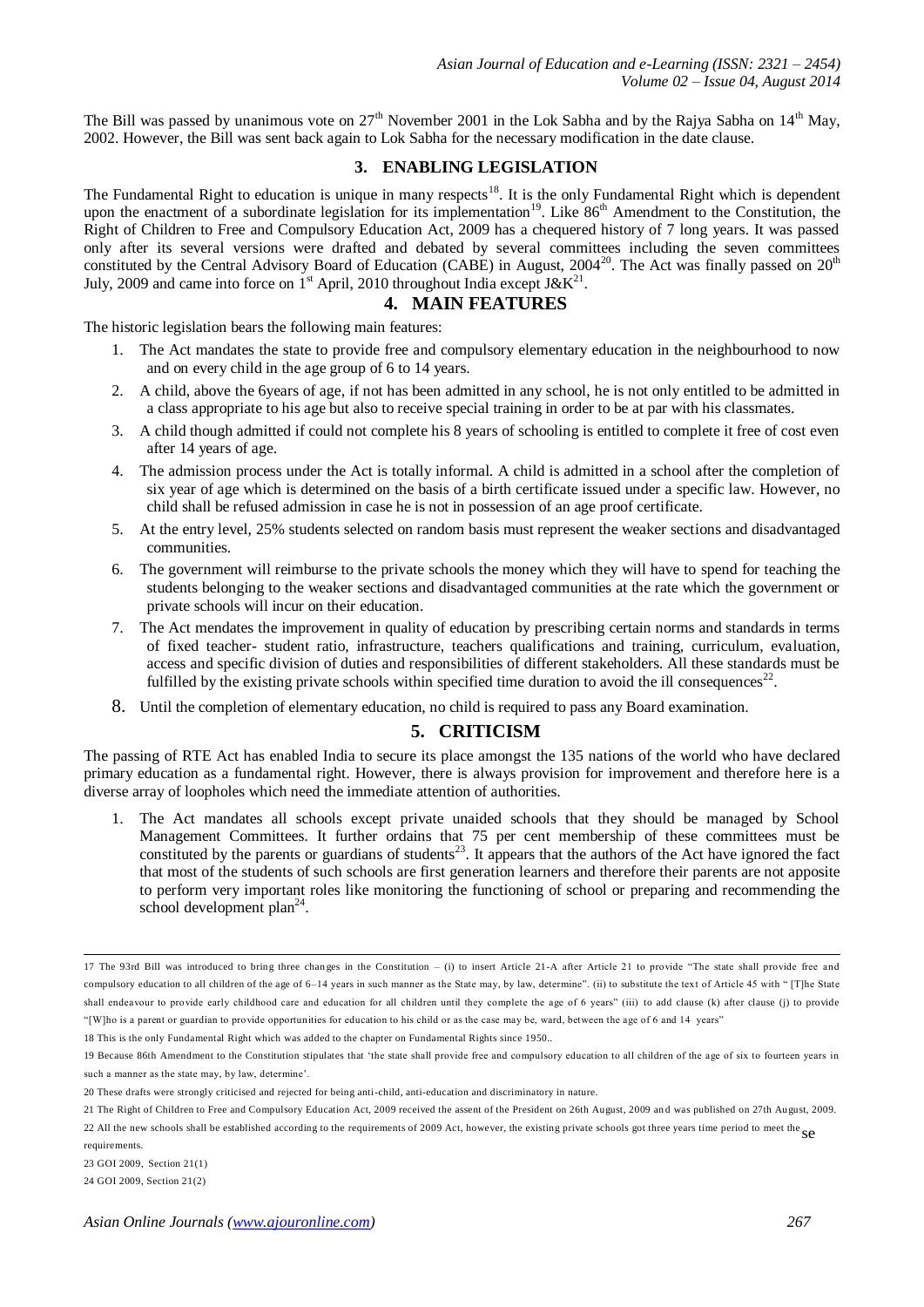- 2. All schools except that of government are required to meet some specified norms and conditions set by the Act within 3 years to avoid closure<sup>25</sup>. It is not clear that if norms and conditions are set to raise the standards of school education then why government schools are exempted? Does it mean government schools are already up to the mark and only private schools need to be raised? However, it should not surprise us that the percentage of government schools is much higher as compared to private schools when we talk about defaulters of set standards. For example, government promises one teacher and one class room per class after 5<sup>th</sup> primary but in reality we find at times even students of higher secondary schools are forced to share the classroom. Contrary to it how much worst a private school may be, still it will assure one teacher and one class room even to nursery classes. At some places people have lost their faith in government system and are adamant to send their wards in private schools amongst which some are comparatively good and some are bad. Even the good one's, at the same time, may not be in a position to fulfill all the requirements of the Act and thus like bad one's are subject to closure. The repercussions would be backflow of the students towards the government schools with dismal performance. Severity of the impact lies particularly on those students who cannot afford to join good quality private schools that follow the stringent norms of the law. Thus the provision of the Act will backlash rather than doing something good for the poor sections of the society. Therefore, section 18 of the Act is not inclusive in its scope. If we are really interested in improving the standard of our schools, we must institute proper school rating mechanisms based on infrastructure, teaching methodology, learning achievements and other quality indicators<sup>26</sup>.
- 3. The section 12 of the Act is social in nature and makes reservation of 25% in all private schools in favour of children belonging to disadvantaged group<sup>27</sup> and weaker sections<sup>28</sup> of the society. Most of the children admitted by the elite schools under reserved category quota (disadvantaged group and weaker sections) will have to leave these schools because of the inability to pay high charges. These children will slip back to schools of questionable quality for their post middle standard education. They will not get adjusted there; rather they will drop out or will get psychologically traumatic. In either case the public money spent on these children will not yield desired result.
- 4. There are certain provisions in the Act though very important yet impossible to comply with. For example, law requires that schools should be made available at convenient distances with play ground facility<sup>29</sup>. Practically speaking, the population explosion has made our cities so congested that people are not getting adequate space for their living. Thereby decreasing the land – man ratio which compels the urban population to go for the vertical expansion of housing structures. Likewise, most of the schools are operating from similar structures and therefore lack the playground and other related facilities, which ultimately may result into their closure. This will have serious implications on the access to education wherein schools are supposed to be at convenient distances from the student's residence.
- 5. The Act contains ample provisions for staff and student accommodation in the school; however, it fails to make any provision for the safety measures of school buildings. In fact, some of our schools are housed in buildings with very poor safety features and thereby endangering both the future (students) and architects (teachers) of our nation. Safety measures regarding disasters, flood, fire etc. need to be taken care of in the Act by tying up these measures with other formal requirements of recognition/ registration of schools.
- 6. The Act is extremely input-focused rather than outcome-oriented. It has provisions for teacher's qualification but not for his flair and attitude. It also make provisions for how long should the student stay in the school etc but it is silent on what necessarily their curriculum should contain or which methodology and teaching materials they should adopt? Almost all the schools are promoting the competition amongst the students to gain more and more marks by resorting to 'rot learning' instead of 'learning with understanding'. The result is that the students develop physiological disorders, stress, strain etc. and even leading to suicides in many cases. This educational system does not lead to the socialization of children. We are not improving the quality of our societal life to make it more meaningful and worthy to live; rather we indulge in doing such things which make it more dejected.

was according to Section 18 no school other than government school is allowed to function without recognition and no recognition shall be provided until the norms and the norms and standards specified under Section 19 are fulfilled.

<sup>26</sup> For details see [http://ajayshahblog.blogspot.in/2010/04/right-to-education-act-critique.html visited on 19-08-13 at 4.25](http://ajayshahblog.blogspot.in/2010/04/right-to-education-act-critique.html%20visited%20on%2019-08-13%20at%204.25) pm

<sup>27</sup> GOI 2009, Section 2(d) defines it to mean a child belonging to the scheduled caste, scheduled tribe, socially and educational backward class or such other group having disadvantage owing to social, cultural, economical, geographical, linguistic, gender or such other factor, as may be specifie d by the appropriate government, by notification.

<sup>28</sup> GOI 2009, Section 2(e) defines it to mean a child belonging to such parent or guardian whose annual income is lower than the minimum limit specified by the appropriate government, by notification.

<sup>29</sup> GOI 2009, 2 (VI), Schedule attached to Rights of Children to Free and Compulsory Education Act, 2009.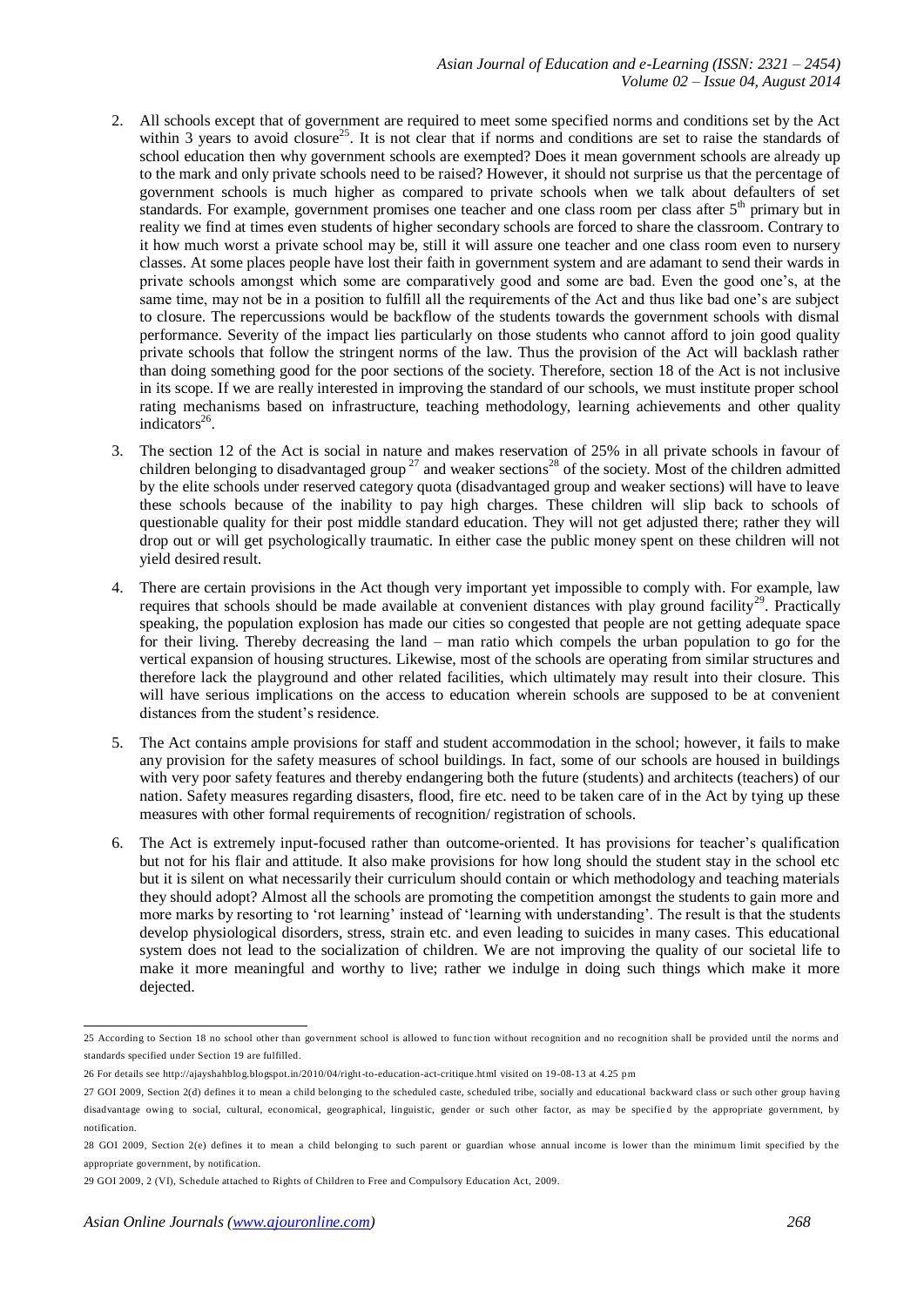- 7. All over India there is some sort of class configuration in school system with great pluralities. On the one hand there is an Education Guarantee Centre (EGC) with a barely educated "*para teacher*" whose educational qualification may be standard five<sup>30</sup>, and on the other, a private school of international standard with acclaimed theatre celebrities and a world renowned guest faculty to hone the child's talent. 'In between is a variety of dismal alternative, non-formal, broken down, child – unfriendly structures, that all go by the name of a school<sup>31</sup>. The rich men send their children in well established private schools, while poorer sections which constitute majority of the population are compelled to enroll their wards in government; government aided or private schools of poor quality<sup>32</sup>. The Act tried to address the problem by reserving 25% seats in private schools for economically weaker and socially disadvantaged sections but unfortunately it was halfhearted effort as government's own well endowed Navodhaya, Kendriya and *Sainik* schools are exempted under "specified category"<sup>33</sup> from such reservation. Such arrangement of the Act raises a question which anybody may ask that how educational equality will be guaranteed to the students when the Act is permitting so much diversification of schools. It seems to be that the Act disrupts the concept of 'Common School System' as recommended by the Kothari Commission long before in 1966.
- 8. By defining 'quality education' in its narrowest terms of infrastructure, academic calendar, teaching input aids etc.; the Act is not in consonance with the modern trends of global governance whereby India has become a global village and thus students have to compete at the international level. In such a scenario there is need to personify and redefine 'quality' [11]. Entrepreneurial approach to learning should be adopted wherein students become more active and independent learners [10]. Resnick recommends that 'instead of dividing up the curriculum into separate disciplines (math, science, social studies, language), we should focus on themes and projects that cut across the disciplines, taking advantage of the rich connections among different domains of knowledge. Instead of dividing students according to age, we should encourage students of all ages to work together on projects, enabling them to learn from one another (and to learn by teaching one another)'. Probably our policy makers took it wrong and authorized the merger of two or more than two classes to be engaged by a single teacher to overcome the deficiency of teachers<sup>34</sup>. This clubbing of students of different ages and of multi disciplinary subjects has not led to the attainment of aforementioned objective. Instead merging of classes (in a primary school with only two teachers) has been used to avoid the scarcity of teachers and other teaching inputs.

Within the framework of globalization, the concept of curriculum changed<sup>35</sup>. It includes all interactions, formal or informal, within and outside the school which touches the life of a student at any point and determines the development of his personality**.** It defines: why, what, when, where, how; and with whom to learn. Now if we have the critical evaluation of rural Bharat and shining India, we find huge differences. In shining India, almost all students are in good atmosphere and one may agree that there is no problem. However, rural Bharat depicts a gloomy picture as hardly one can find a student in conducive atmosphere wherein he can be groomed to compete at international level. The evident factors responsible for the emergence of these two Indias are existence of poverty, ignorance, wide differences in attitudes and perceptions in general and government policies and their implementations in particular. Despite revision in National Curriculum Framework [5] almost all Indian rural schools are still following the curriculum which was designed for the paper-and-pencil era schools<sup>36</sup>. When something new is introduced in the curriculum with which teachers are not accustomed to, they don't want to give effect to it, and their supervisors too enforce it liberally. The result is that our educational institutions are not producing human resources fit for present industry. If we want to put an end to all this, the teachers need not only to be energetic and enthusiastic in updating their knowledge but they have to go one mile ahead and devise new techniques by which it will become easier for students to learn it. More importantly, teachers have to teach how to become a better learner. Similarly, administrators must be committed to enforce the laws and policies religiously to prepare the students with the new skills and ideas fit for the present digital society.

 30 The Rajasthan government has fixed the educational qualification for the 'para teacher' as standard eight for men and standar d five for women.

<sup>31</sup> http://southasianpoliticalsystem.blogspot.in/2013/02/right-to-education-act-critique.html Accessed on 19-08-13.

<sup>32</sup> People have completely lost faith in government system and only those who are totally illiterate and ignorant admit their kid s in government schools. Others prefer private or government aided schools. These schools at times are worst than govern ment schools but are still preferred by the people.

<sup>33</sup> Section 2(p) defines it to mean a school known as Kendriya Vidyalaya, Navodaya Vidyalaya, Sainik school or any other school h aving a district character which may be specified, by notification, by the appropriate government.

<sup>34</sup> The Schedule attached to the Right of Children to the Free and Compulsory Education Act, 2009 authorises the functioning of c lass 1st to 5th (primary school of five classes) by only two teachers. It is only possible to engage all the students if both the teachers will take combine classes.

<sup>35</sup> The concept was originally confined to a course of studies followed by a pupil in a teaching institution.

<sup>36</sup> The curriculum framework is always a suggestive rather than prescriptive and therefore is not enforceable by law in the states.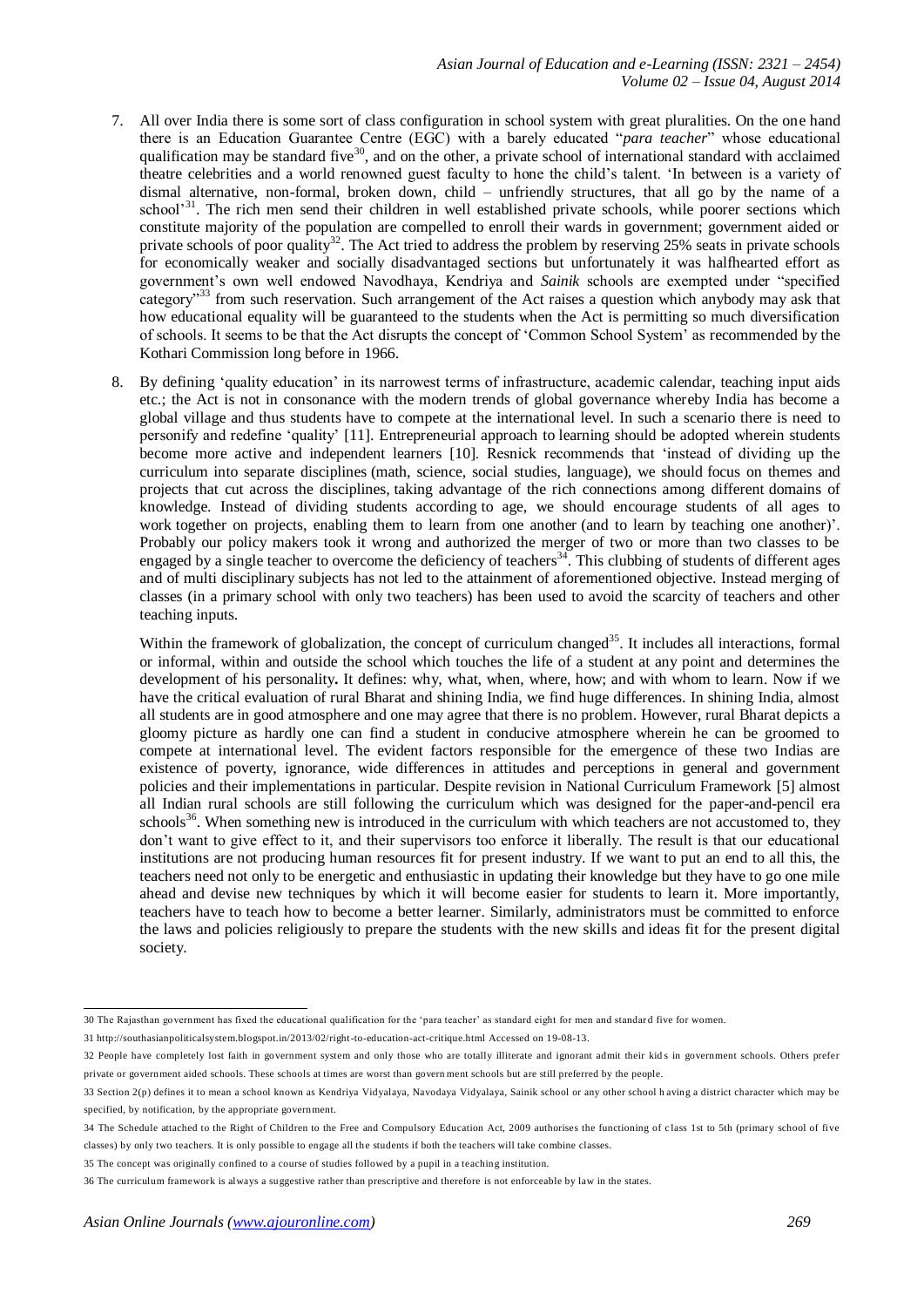The recognition which is mandatory for the functioning of a school has been made dependent upon the condition that no child shall be held back in any class or expelled from the school till he completes his primary education<sup>37</sup>. This condition will not work generally because our schools are not Democratic Schools<sup>38</sup> wherein students are involved in the decision-making process that determines what and how they learn. Imported concepts can work only if conditions are made suitable for them. John Holt in his book [6] writes: 'For children, the central business of school is not learning … it is getting daily tasks done; ... Each task is an end in itself. The children do not care how they dispose of it.' In fact children come to hate these tasks and associate school and learning with those tasks that they hate. The result is that they are not willing to lean. School thus becomes a place for punishment. This feeling could be dispelled at the very beginning, if only the tasks were framed with enough foresight and taking into consideration the child's psychology and behavior patterns. However, in India it is not possible because of multi-diversity of beliefs, culture, habits, mores and folks and more importantly because of the unwillingness of the state to increase spending on education<sup>39</sup>.

A school teacher<sup>40</sup> shares a shocking reply of his student when he tried to correct his behaviour for his underperformance: "Sir, whether I study or not, at the end of the year you will see me in the next class"<sup>41</sup>. If this is the situation, there is no place for the policies like 'No retention, No detention'. It seems only to increase the literacy rate figures with no regard to learning. It is safe to associate the unwillingness of dull students to learn with this policy. Students alone are not to be blamed; teachers too would be interested in their promotion to next class in order to escape themselves from providing the remedial teaching. These students after passing their 8<sup>th</sup> class whether by hook or crook find easy admission in secondary schools that too without any entrance test. Whether these students are worth to seek admission in  $9<sup>th</sup>$  class or not is a fact to be ascertained but the hard reality is that they have the unconditional constitutional right over admission.

9. The prohibition of private teaching is not appearing a sound principle<sup>42</sup>. There are some good teachers who are in government service and thus could not get motivated students. Contrary to it there are some students enrolled in private schools who want to study from these quality teachers to compete in competitive exams.

# **6. CONCLUSION**

Education, which is considered backbone for the development of any country, had not only its origin but also a glorious past in India. However, it was ruined by the colonial rule to the extent that Indian freedom fighters were made to beg literally even for the basic education of their children. After a long fight when India gained her freedom, it was so much robbed of its wealth that it could not give place to the provision of education in the chapter on fundamental rights; instead it was kept in Directive Principles of State Policy which are non-enforceable. The Constitution framers were well aware of the importance of education so set a 10 years' time limit within which government must provide for free and compulsory primary education of all the children within the age group of 6-14. Indian government failed miserably time and again to achieve this long pending goal. Finally, a process to amend the constitution was started long back in 1994 so that education is made a fundamental right. The process was completed only in 2002 but could not be given effect because it needed an enabling legislation. The government showed its unwillingness again and took seven complete years to enact the Children's Right to Free and Compulsory Education Act in 2009. The legislation though is comprehensive and provides for quality, infrastructure, teachers, parents, government etc. but at the same time it is not something for which Indians are proud. It is not sensitive to the varied and multifarious problems our society is facing. It is not providing for the material and means which will aboard India on the ship of globalization.

## **References:**

- 1. Austin, G., The Indian Constitution Cornerstone of a Nation, Oxford University Press, New Delhi, 2007.
- 2. Government of India, "Report of the Committee For Review of National Policy on Education 1986", 1990. Available online at: http://www.teindia.nic.in/Files/Reports/CCR/Ramamurti-committee-report.pdf Accessed on 10-02-2013.
- 3. Government of India, "Report of the Committee of State Education Ministers on Implementation of the Proposal to Make Elementary Education a Fundamental Right", Ministry of Human Resource Development, Department of Education (Chairman: Muhi Ram Saikia). Online available at

 37 7th Condition, Form II, Model Rules under Right of Children to Free and Compulsory Education Act, 2009.

<sup>38</sup> The Concept spans from at least 1600s and without any association with any specific individual or nation.

<sup>39</sup> Expenditure on education has no uniform trend in India. It rose from 0.64% of GDP in 1951 -52 to 2.31% in 1970-71. In recent past its lowest value was 2.83 in 1997 and reached the peak of 4.34 in 1999. The graph of public spending on education continues to fluctuate.

<sup>40</sup> Muhammad Latif Rather.

<sup>41</sup> Students don't perform. Responsible who?; Greater Kashmir; 11- 01- 2010. p. 8.

<sup>42</sup> Section 28 prohibits the private tuition or teaching by teachers in government service.